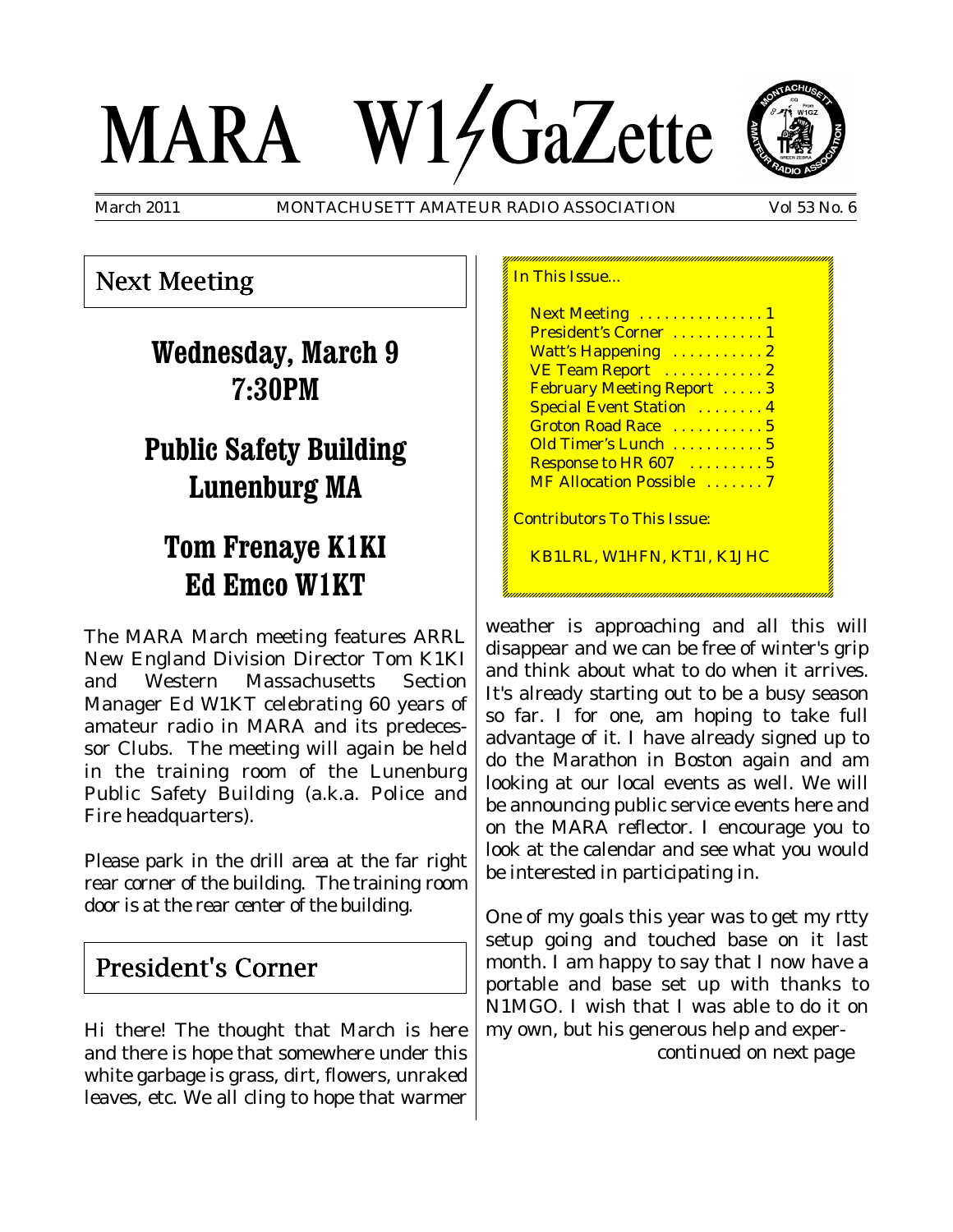## Watt's Happening

## **Sundays, 0800 local 5330.5** (ch 1) USB

Western Mass Emergency 60M Net Alternate frequencies are 5346.5 (ch 2), 5366.5 (ch 3), 5371.5 (ch 4), and 5403.5 (ch 5).

## **Sundays, 0830 local 3937**

Western Mass Emergency Net. Alternate frequency is 3942 in case of QRN, QRM, or frequency in-use. Also a good idea to scan up and down 10kHz if you cannot find the net.

**Sundays, 0900 local 145.45-** Montachusett Emergency Net

**Mondays, 2000 local 147.525 simplex** Worcester Emergency Simplex Net

**Tuesdays, 1930 local 145.37-** Templeton Emergency Net

**Wednesdays, 2100 local 28.341** Harvard Repeater Club 10 meter sideband net "Activity Night"

**Nightly, 2100 local 146.97-** Central Mass Traffic Net

**First Monday, 1900 local 3943, 7245** RACES Net

**First Wednesday, 2000 local 3915** K1ARC Red Cross Net http://www.qsl.net/k1arc/

**Sunday 3 April, Framingham** MA Framingham Ham Fest

**Sunday 10 April, Groton MA** Groton Road Race

**Saturday 16 April, Manchester NH** New England Antique Radio Club

**Sunday 17 April, Cambridge MA** Flea at MIT electronics flea market

**Monday 18 April, Hopkinton-Boston** Boston Marathon

# President's Corner

## *continued from page one*

tise has allowed me to get started a lot sooner and will be able to learn it better as I utilize the applications in a practical way. In true elmer fashion what he teaches me will enable me to pass on to someone else, and so on, and so on…(hint, hint, see how this works?) Now, to do a refurb on a HRO receiver. This should be interesting. The club, as you know, has a wealth of information and varied interests. It's future growth depends on it. Tap into the talent, don't let the cricket's take over. Take an active part in the club's activities.

That's it for now. Have fun, stay safe. 73 Ray KB1LRL

# VE Team Report

The MARA Volunteer Examiner Team held its first license exam session of 2011 on February 23rd at the Lunenburg Senior Center. Three candidates took exams and two upgrades were earned.

Thanks to examiners K1JHC, K1YTS, KD1SM, KD1YH, KK1X, KQ1Y, and N1HVA for supporting this session. A special welcome to new examiner Tim KQ1Y who has joined the VE team.

The MARA Volunteer Exam Team schedules exams for the fourth Wednesday of the month. Preregistration is required as the session is canceled if no candidates have preregistered by the weekend prior to the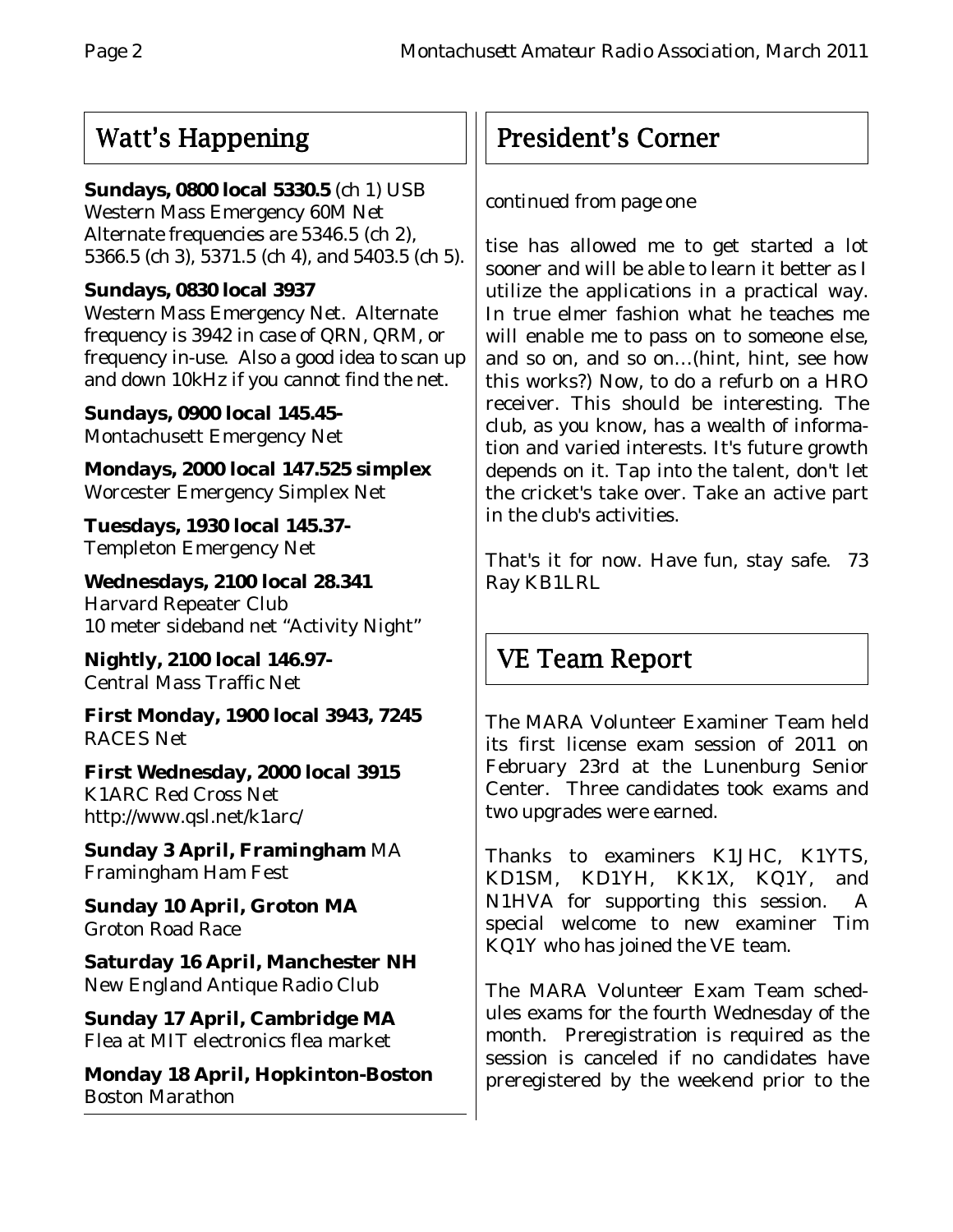# The MARA W1/GaZette

is published by the Montachusett Amateur Radio Association just prior to the monthly meeting. The newsletter is distributed free to members and friends of Amateur Radio.

Contents copyright © 2011, MARA. Permission to use in other Amateur Radio publications with credit to MARA is hereby granted.

The deadline for materials to appear in the W1/GaZette is noon on the Sunday before the first Wednesday of the month.

#### **NEWSLETTER STAFF:**

| Editors:   | <b>Ralph Swick KD1SM</b>            |
|------------|-------------------------------------|
|            | <u>978-582-7351 kd1sm@arrl.net_</u> |
| Webmaster: | <b>Paul Upham KD1YH</b>             |

#### **MEMBERSHIP INFORMATION:**

|                     | <b>Club Secretary: Barry Fox W1HFN</b>            |                     |
|---------------------|---------------------------------------------------|---------------------|
| <b>Annual Dues:</b> | <b>Regular</b><br>Family                          | \$25<br><b>\$30</b> |
|                     | <b>Fixed income</b>                               | \$15                |
| <b>Meetings:</b>    | 2nd Wednesday, 7:30pm<br><b>September to June</b> |                     |

Mailing address: MARA PO Box 95 Leominster, MA 01453 Web site: http://www.w1gz.org/

#### **OFFICERS:**

| Ray Lajoie, KB1LRL<br>rplajoie@comcast.net         | <b>President</b>      |
|----------------------------------------------------|-----------------------|
| <b>Bill Leger, N1UZ</b>                            | <b>Vice President</b> |
| <b>Barry Fox, W1HFN</b><br>foxbw@comcast.net       | <b>Secretary</b>      |
| <b>Gordon LaPoint, N1MGO</b><br>n1mgo@arrl.net     | <b>Treasurer</b>      |
| <b>Charlie Cayen, KT1I</b><br>kt1i@arrl.net        | <b>Trustee</b>        |
| <b>MARA</b> owns and operates the W1GZ repeater on |                       |

145.45 (CTCSS 74.4) in Fitchburg.

scheduled session. Walk-ins will be accepted if the session is held.

Contact Paul KD1YH at 978.597.6535 to preregister.

## February Meeting Report

#### de Barry W1HFN

Minutes of the February 2011 Meeting of the Montachusett Amateur Radio Club

The meeting was called to order at 7:30. Those in attendance were: President, Ray KB1LRL; Treasurer, Gordon N1MGO; Secretary, Barry W1HFN and Al KB1TNN, Tom K1JHC, John KK1X, Tim KQ1Y, Tom AB1GF, Gary K1YTS, Ed N1EJH, Charlie KT1I, Ralph KD1SM and our guest speaker, Cal WA1WOK from HRO.

Treasurer's report: balance of \$1275.99 and a repeater fund of \$106.50

New business: Charlie KT1I discussed the clubs 60th Anniversary Special Event Station and passed out information sheets. The event will take place Sunday, March 13th from 1300Z to 2100Z. Modes are SSB and digital. The event will be mentioned in QST and QRZ, cannot find a way to get it into CQ. There will be a special QSL card available to those contacted, but no certificate. QSO participants are requested to QSL to the clubs PO Box 95 in Leominster with and SASE. Members are encouraged to sign up for one of the available band time slots. Charlie put a lot of effort into this, so let's all support it.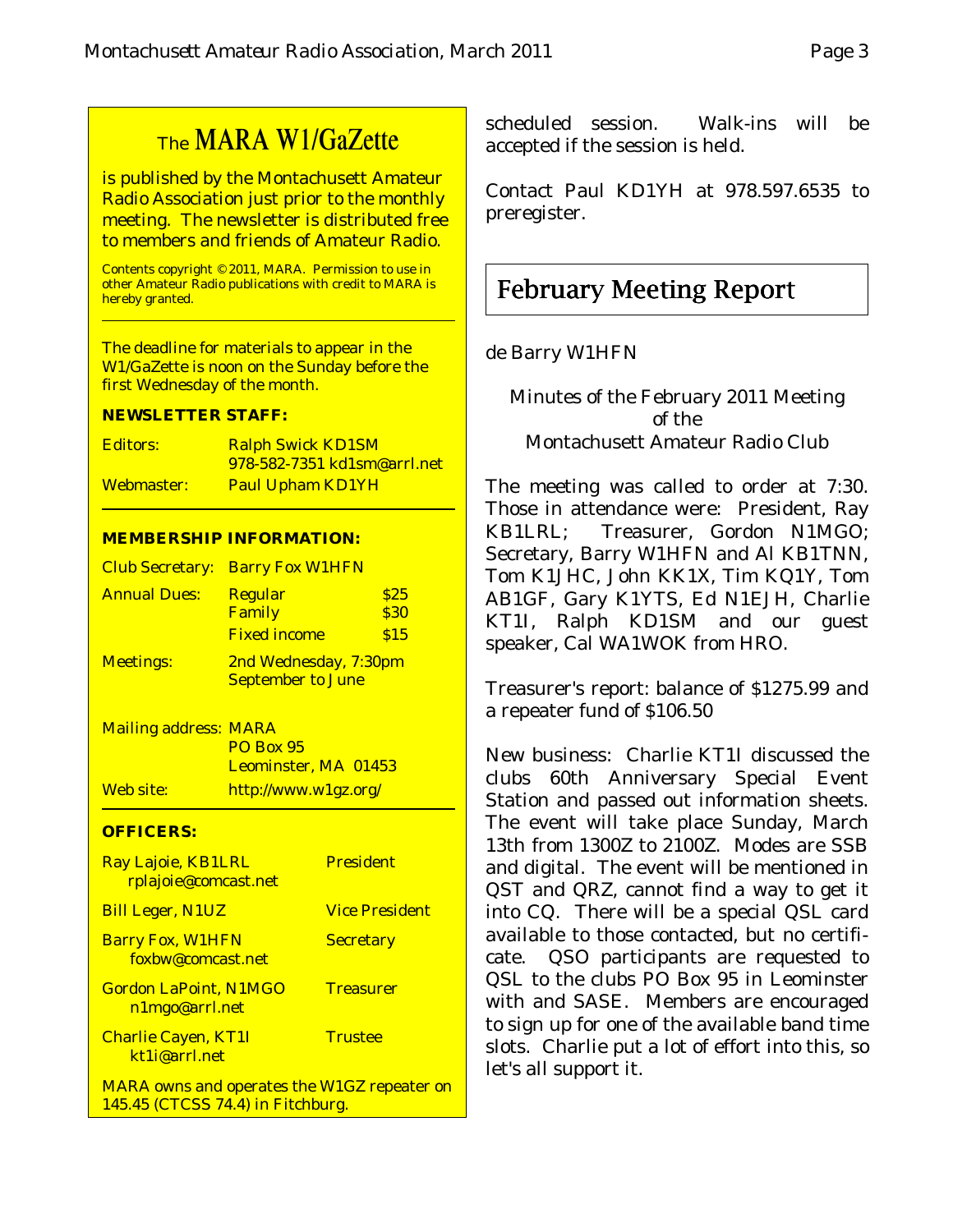Field Day was discussed. Tom AB1GF has stepped forward to manage the event this year. We are hoping to get the use of Mount Wachusett this year, but that is still up in the air. Tom is hoping to run two or more HF rigs into one tri-band yagi using a triplexer, hope it works out.

Gordon N1MGO mentioned the NAQP RTTY Contest is coming up and all are invited to his QTH to join in the fun.

A short break was taken after the business meeting and our guest picked the evening's raffle winner, Gary K1YTS.

Cal gave a very informative presentation on DStar, the digital ham radio mode. question and answer session followed. Cal then gave a short commercial for HRO who just happens to sell the ICOM gear.

The March meeting will feature our 60th Anniversary speakers**.**

## MARA 60th Anniversary Special Event Station

de Charlie KT1I

The 60th Anniversary MARA Special Event will be held on Sunday March 13th. It will be a success only if we have enough operators to cover the band-time segments without anyone having to spend the whole day at the rig (unless they want to).

The Special Event runs from 9 AM (1300Z) to 5 PM (2100Z) with SSB and digital operation. Remember this is the first day of DST.

Published frequencies are:

15 meters 21.250 khz

20 meters 14.250 khz

40 meters 7.250 khz

75 meters 3.900 khz

Digital operation in the appropriate sub-bands.

- 1. One station per band-mode. Times will be split up between operators. First come-first served! More operators will make lighter work for all.
- 2. Logs accepted either as .adif files (most logging programs output this) or legible paper logs. Information: band and frequency, Z time, call of contact, first name of contact if possible, signal reports sent and received.

We will be issuing a special 60th anniversary commemorative W1GZ QSL card, no certificates. If asked, SASE please.

I have listed the Leominster PO Box 95 club address in the announcements but if someone sends it to the QRZ address, it will come to my address.

I will take care of filling out the QSL cards and sending them out.

My contact info: kt1i@arrl.net tel. 978-297- 7169 (leave a message with the nice machine if I don't answer)

Looking forward to a great event!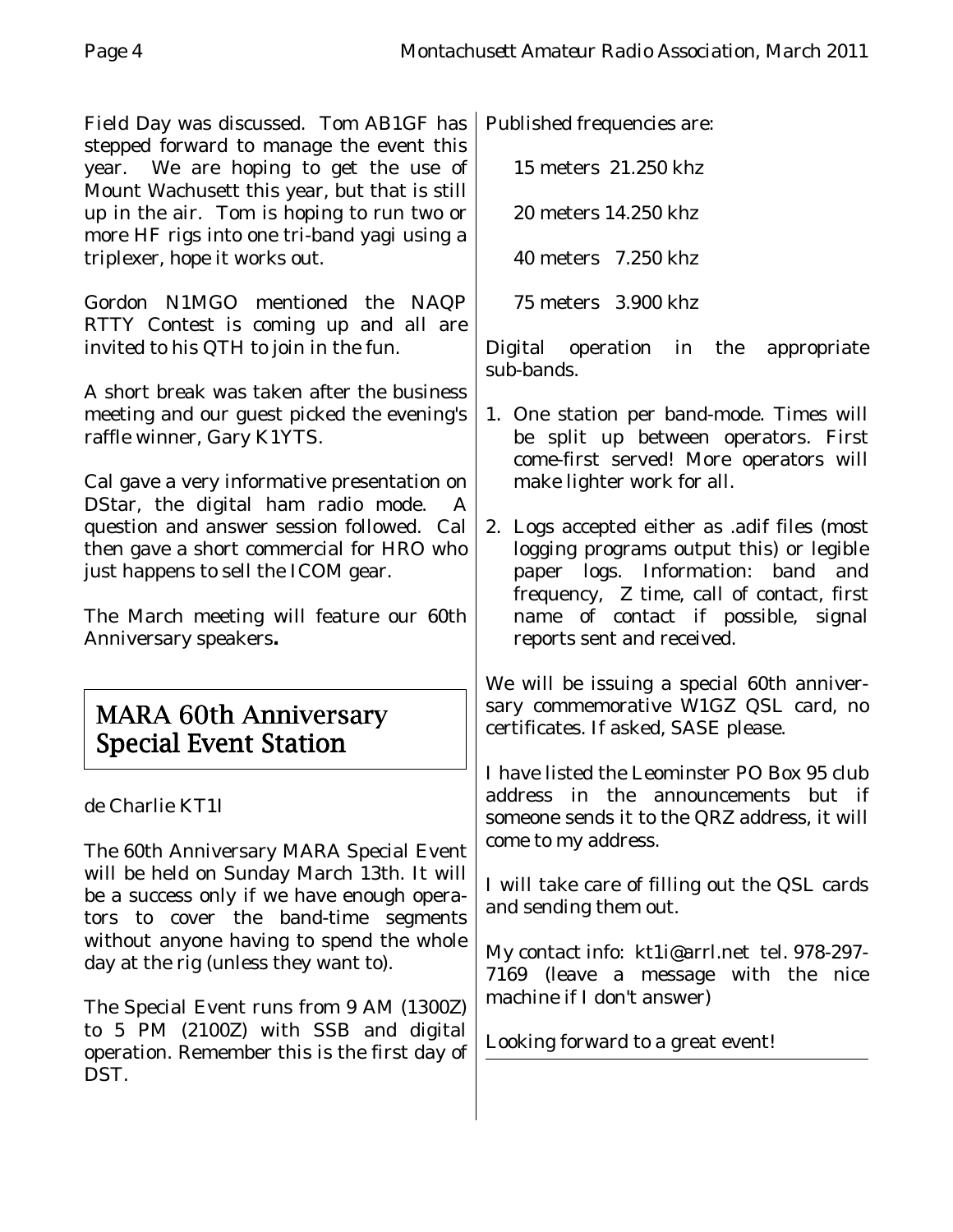# Groton Road Race is April 10

## de Ralph KD1SM

If you're tired of this winter and looking forward to spring activities, allow me to turn your thoughts to the Groton Road Race. This race is one of the high-visibility events for Amateur Radio support. We typically field a crew of 35 to 40 radio operators to support this event.

This year the race is being held two weeks earlier than previous years -- the event organizers must be optimistic about a change of weather. I sure hope they've called this one correctly! Spring will be here by Sunday April 10 (think positively, think positively, think ...).

As you know from previous years our radio communications is held by the Groton Police Department to be a vital component of this event. Amateur Radio support of the Groton Road Race is one of the best public relations activities we can do for Amateur Radio locally.

I am again looking for 40 volunteers. Please let me know if you're available this year to help on April 10. If you have a preference for assignment, please let me know that as well.

The greatest number of operators are needed on station at 12:30 for the 10k race. If you are available to be on station at 11:30 for the 5k or 9:15 for race official shadows, parking, and other logistics, please let me know that too.

Photos of some previous years are available:

http://www.n1nc.org/Events/GRR2003/ http://www.n1nc.org/Events/GRR2006/Phot os/

For other race details, please see http://www.grotonroadrace.com/

# Old Timer's Lunch

## de Tom K1JHC

The Old Timers held their monthly luncheon at Bickford's Restaurant, North Main St, Leominster, on Wednesday March 2. Present were Paul N1QDX, Charlie KT1I, Norm W1BYH, Gary K1YTS, Tom K1JHC, and Al KB1TNN.

The discussion was centered on Memory Sticks and external Drives of many Gigabits.

Please plan to join us on the first Wednesday of each month at 12:15pm.

## ARRL Members Respond to HR 607

## 03/02/2011

http://www.arrl.org/news/arrl-members-resp ond-to-hr-607

Last month, a bill was introduced in the US House of Representatives that addresses certain spectrum management issues, including the creation and maintenance of a nationwide Public Safety broadband network. This bill -- HR 607, known as The Broadband for First Responders Act of 2011 -- if passed, also calls to auction off parts of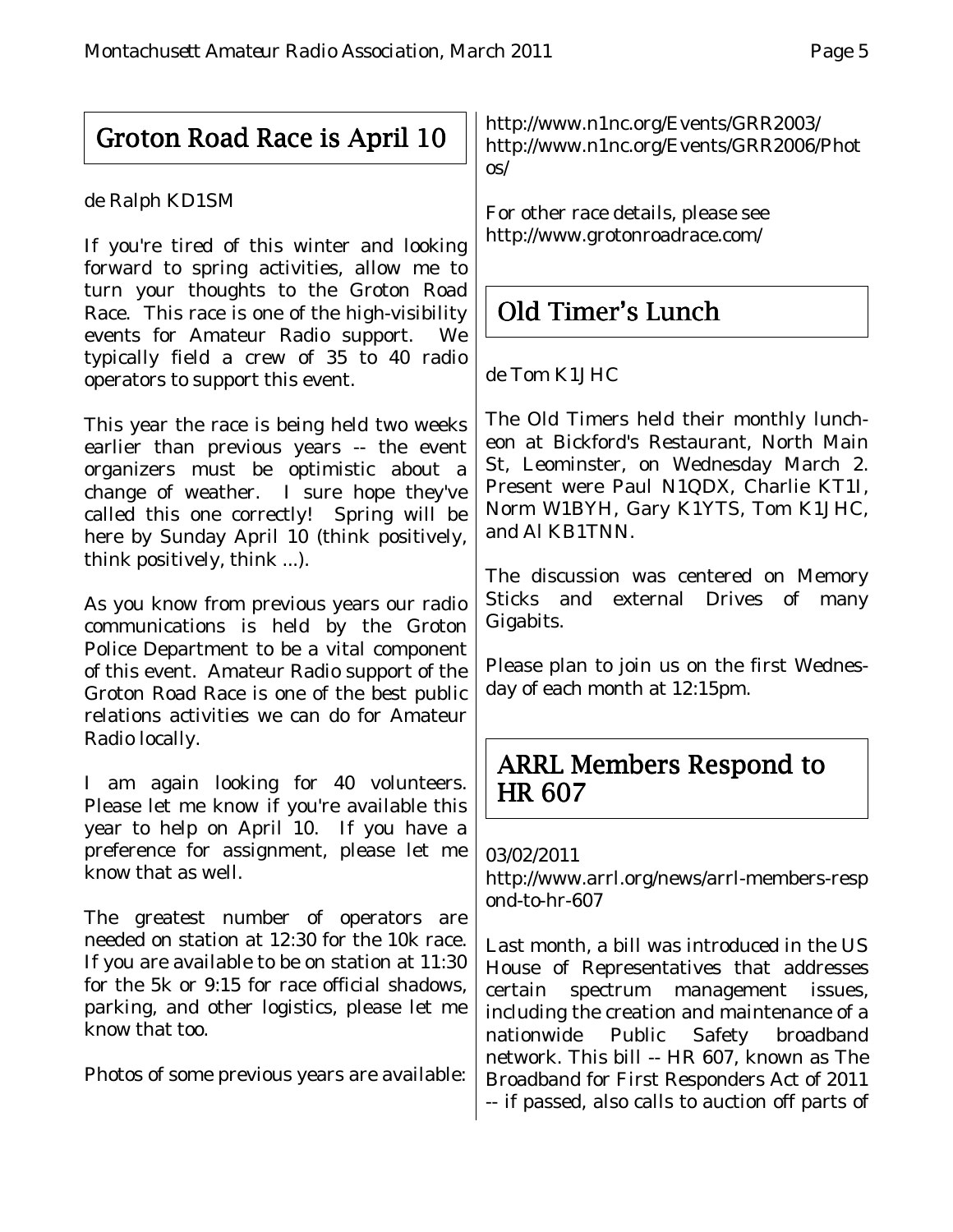the 70 cm band, namely 420-440 and 450-470 MHz. As such, the ARRL asked its members to write their Representative, asking them to not support HR 607 in its current form.

According to ARRL Regulatory Information Manager Dan Henderson, N1ND, Chwat & Co -- the ARRL's legislative relations firm in Washington, DC -- received almost 1000 letters in just the first week from League members in opposition to HR 607. "This is a great start and many thanks to the diligent members who have risen to the challenge; however, it cannot stop there. As long as HR 607 is in its current form, we must continue this campaign." He clarified that the ARRL opposes HR 607 in its present form: "We do not oppose the concept of dedicated spectrum for the development of a Public Safety infrastructure and wireless network. We object to the bill because of the inclusion of 420-440 MHz as part of the spectrum to be swapped and auctioned to commercial users."

Henderson shared a few pointers for writing letters in opposition to HR 607. He said that two of the most frequently asked questions that he receives are Why does the ARRL ask us to funnel our letters to Congress through Chwat & Co? Why can't I send my letter directly to my Representative?

"Trust me when I say I understand your concern and I firmly believe that the more input members of Congress receive -- either for or against an issue -- from their constituents, the better the public interest is served," Henderson said. "But using the services of Chwat & Co has many advantages that help the ARRL further its legislative agenda. The most important part of our system is that hand-delivery of constituent letters to a Congressional office provides

the opportunity for a face-to-face meeting with key staff or your Member of Congress -- an opportunity to make our point directly."

Unfortunately, several dozen letters sent to Chwat & Co. are not usable for a variety of reasons, Henderson explained. Some letters are in support of bills that the ARRL supported in previous sessions, but have no bearing on HR 607. Henderson cautioned that bill numbers change in subsequent Congresses, as do the issues being addressed: "Please make sure your letter is addressing the correct issue. Don't 'dust off' that letter you sent previously -- it will not help with the current problem."

While we all look for "easy" ways to express ourselves to our Representatives, a letter sent without a signature carries little weight when Congressional staffs begin assessing support or opposition to a bill. Though many members of Congress have websites where constituents can simply fill out a web page form to share their thoughts with their Representative, such web forms have only limited usefulness in lobbying on a specific issue. "The fact that a constituent makes the effort to sign a letter personally -- then sends it in via fax, regular US Mail or by scanning the signed letter into a PDF then e-mailing it -- has a far greater impact than an unsigned e-mail or web-based form," Henderson said. "Please make sure your letter carries your signature. It does make a difference!"

Henderson said that several letters received at Chwat & Co were addressed to the wrong person. For example, there were several letters addressed to Senator Boxer, but began with "Dear Representative Boxer" - an incorrect title. "We are not asking letters be sent to members of the Senate -- only to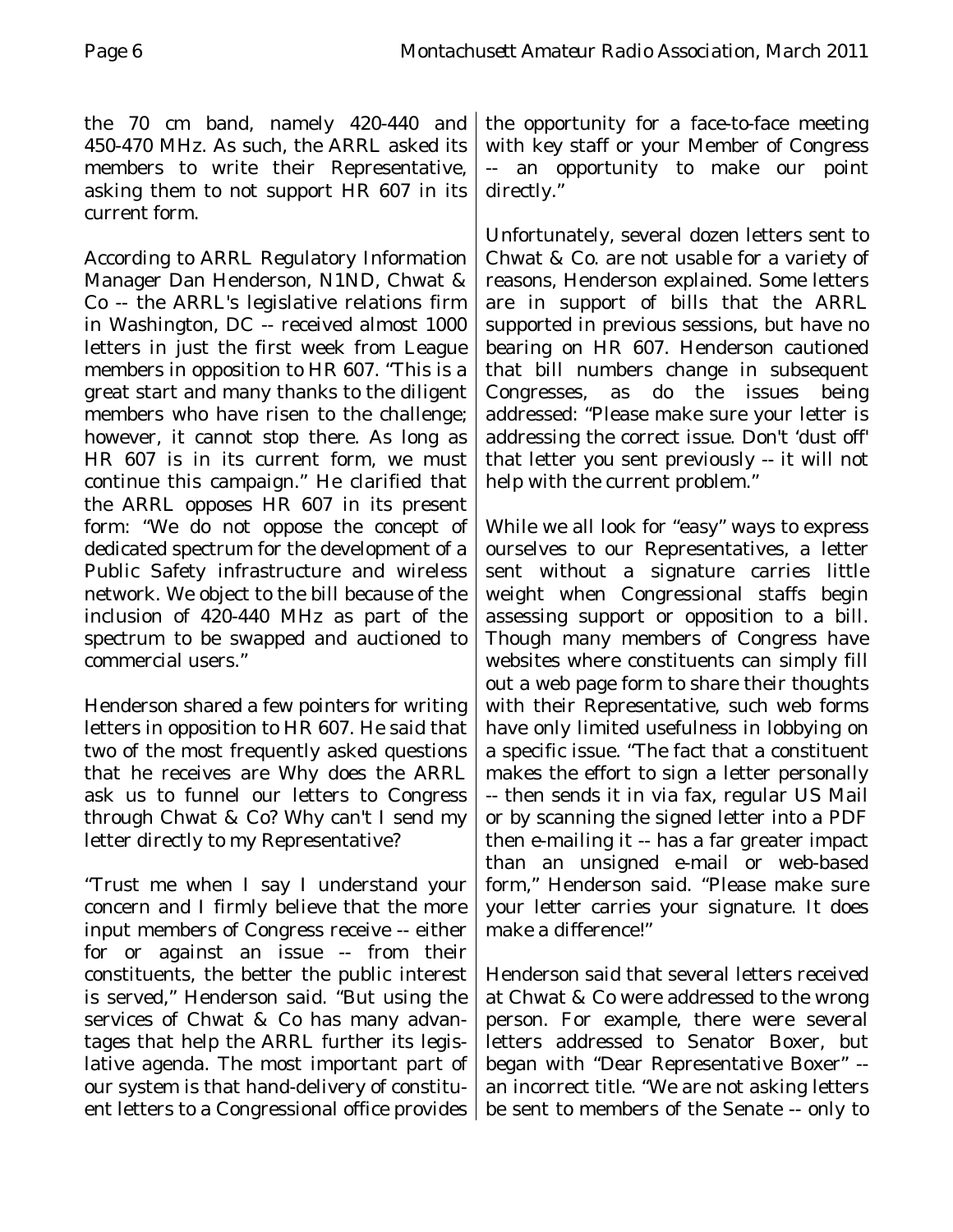your Representative in the US House. If you are unsure of who your Representative is, you can find out here."

Sometimes, in our eagerness to help, we can overlook some of the basics, like grammar, spelling and the proper form of address. "Please proofread your letter several times to ensure it is accurate," Henderson advised. "This should include all names, addresses and salutations, as well as any comments or edits you may add to our form letter." He said that by reading the final letter out loud to yourself several times before sending to Chwat & Co, you can find most, if not all, mistakes.

"Defeating HR 607 in its present form is a fight Amateur Radio can win -- but only with thoughtful participation by us all," Henderson explained. "Thanks to all of you for your efforts and let's keep this moving forward. Protecting our spectrum is important to all of us!

## **Amateur MF Allocation** Moves a Step Closer

## 02/24/2011

http://www.arrl.org/news/amateur-mf-alloca tion-moves-a-step-closer

Amateur Radio has moved a step closer to a medium frequency (MF) allocation below the AM broadcast band. During the first week of the Conference Preparatory Meeting (CPM) for the 2012 World Radiocommunication Conference (WRC-12) of the International Telecommunication Union (ITU), held in Geneva February 14-25, delegates completed the drafting of nine pages of analysis of the technical and regulatory issues related to WRC-12 Agenda Item 1.23: consideration of a possible secondary allocation to the Amateur Service of about 15 kHz somewhere between 415 and 526.5 kHz.

Method A envisions an allocation of up to 15 kHz between 472 and 487 kHz. Method B calls for allocations of 461-469 kHz and 471-478 kHz.

"The hard work of a team of radio amateurs led by the International Amateur Radio Union (IARU) -- and with considerable help from friendly administrations -- has gotten us to this point," said ARRL Chief Executive Officer David Sumner, K1ZZ, who attended the first half of the CPM on behalf of the IARU. "While more support will need to be developed among other administrations if we are to achieve an allocation at WRC-12, our prospects are better now than they were a week ago." He gave particular credit to Ken Pulfer, VE3PU, who has coordinated the IARU effort and gained valuable support from the Canadian administration. "Ken and the IARU team have been working on this issue for three years," Sumner said.

ARRL Chief Technology Officer Brennan Price, N4QX attended the CPM as a member of the United States delegation. The US supports what is now called Method B, which also has sufficient support among other administrations in the Americas to have become an Inter-American Proposal of the Inter-American Telecommunication Commission (CITEL). At this stage, what is now called Method A has support from several administrations in Europe, Africa, Asia and Oceania.

WRC-12 will be held in Geneva next year from January 23 to February 17.